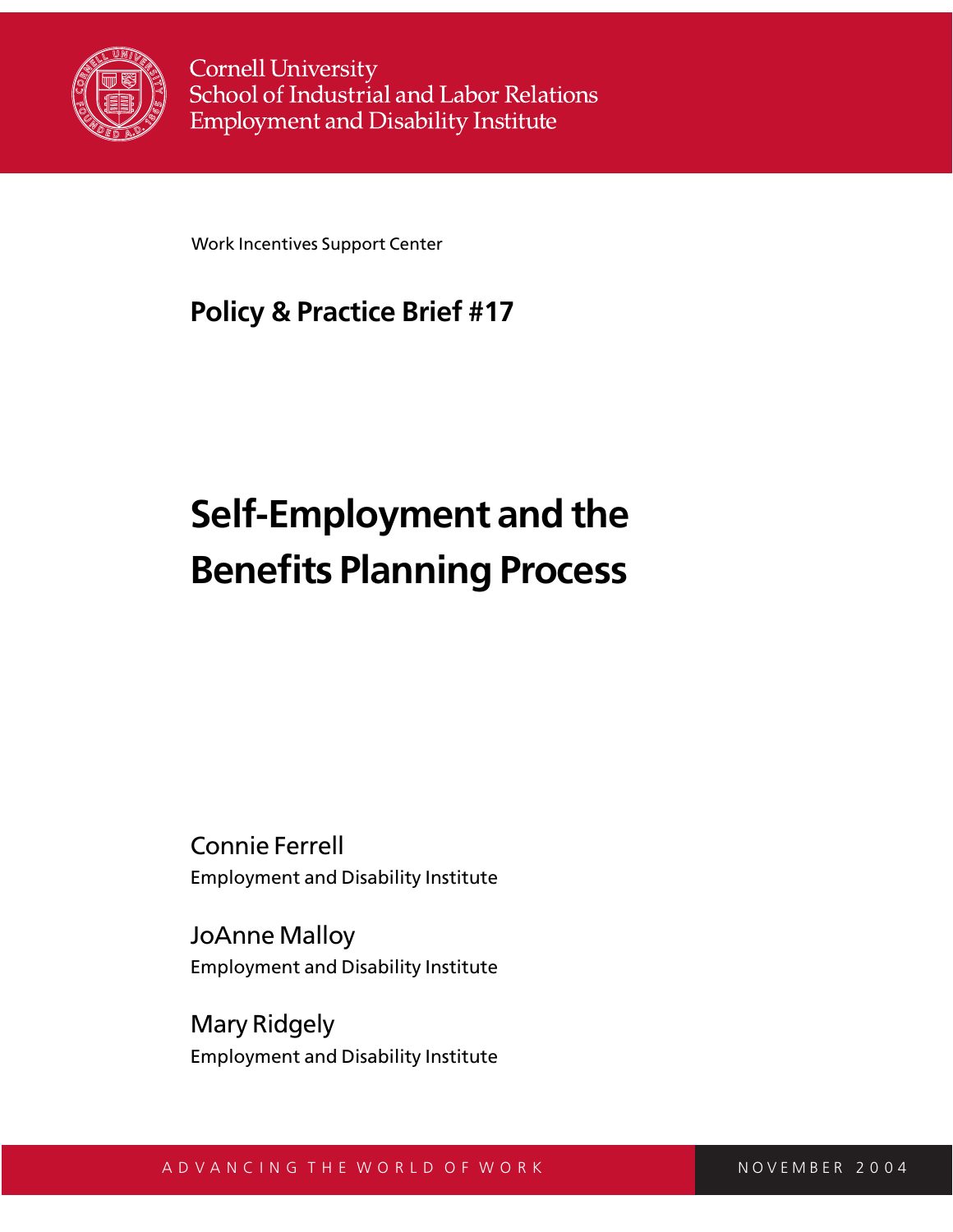This is one of a series of articles written for benefits specialists employed by Benefits Planning, Assistance and Outreach projects and attorneys and advocates employed by Protection and Advocacy for Beneficiaries of Social Security programs. Materials contained within this policy brief have been reviewed for accuracy by the Social Security Administration (SSA), Office of Employment Support Programs. However, the thoughts and opinions expressed in these materials are those of the authors and do not necessarily reflect the viewpoints or official policy positions of the SSA. The information, materials and technical assistance are intended solely as information guidance and are neither a determination of legal rights or responsibilities, nor binding on any agency with implementation and/or administrative responsibilities.

## **Table of Contents**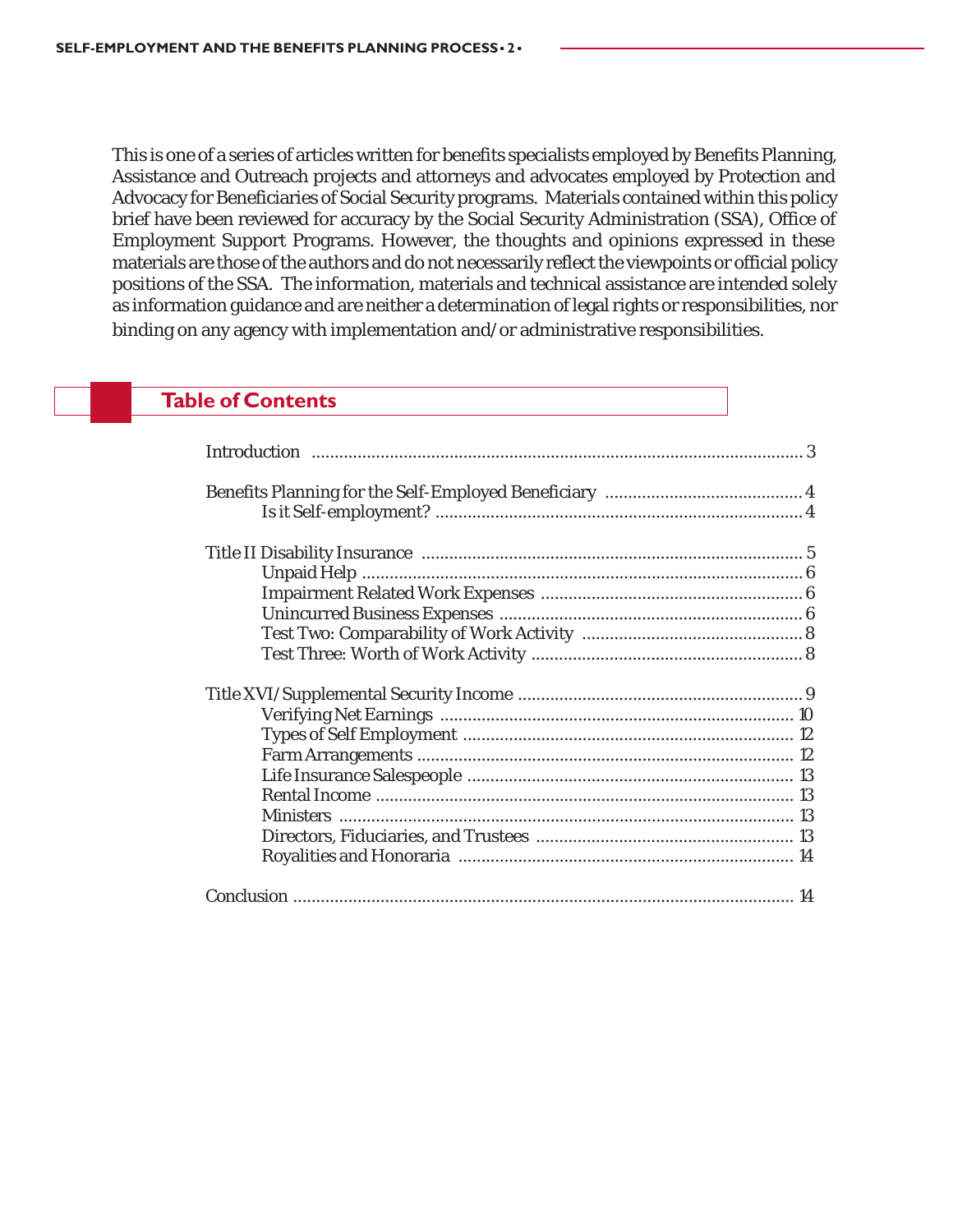## **I. Introduction**

Many people with disabilities choose self-employment as their goal because it gives them the flexibility to set their own schedules. They can work at home, and only work during their most productive time of the day. They can save money on certain workrelated expenses such as transportation. Finally, they can pursue an occupation without worrying that an employer will see only their limitations and not their potential. Some disability beneficiaries are able to return to business activity they engaged in prior to becoming disabled, and others are using the opportunity to use a particular skill or talent to develop a trade or business.

It is possible to earn a substantial income from a successful trade or business. The Social Security Administration defines disability as the "inability to engage in any substantial gainful activity by reason of any medically determinable physical or mental impairment which can be expected to result in death or which has lasted or can be expected to last for a continuous period of not less than 12 months". Substantial gainful activity is defined using a monthly earnings limit that is determined using the National Average Wage Index. In 2004, that earnings limit is \$810. When a beneficiary or recipient is an employee as defined by the Internal Revenue Code, the earnings that are taken into consideration are the gross wages *earned* in a month (for SSDI purposes) or *received* in a month (for SSI purposes). To document the earnings the SSA simply has to look at an individual's paystub, or access payroll records from the employer. In the case of a selfemployed person, the documentation must come in any number of different forms.

Both SSI and SSDI treat self-employment income the same way. Rather than counting gross receipts received by the business, the Social Security Administration only counts the net earnings, or profit. This is known as NESE – **N**et **E**arnings from **S**elf**-E**mployment. Net earnings are the result of gross income minus business expenses and workrelated expenses. Some work incentives are unique to self-employment, and depending upon the program or benefit the person receives, the impact on eligibility will also vary.

Beginning after 1989, both programs allow as a business expense a 7.65 percent deduction that reflects part of the Social Security (FICA) taxes paid. To apply the deduction, the SSA multiplies the net profit by .9235 to determine NESE. (100% - 7.65% = 92.35% or 0.9235) POMS SI 00820.210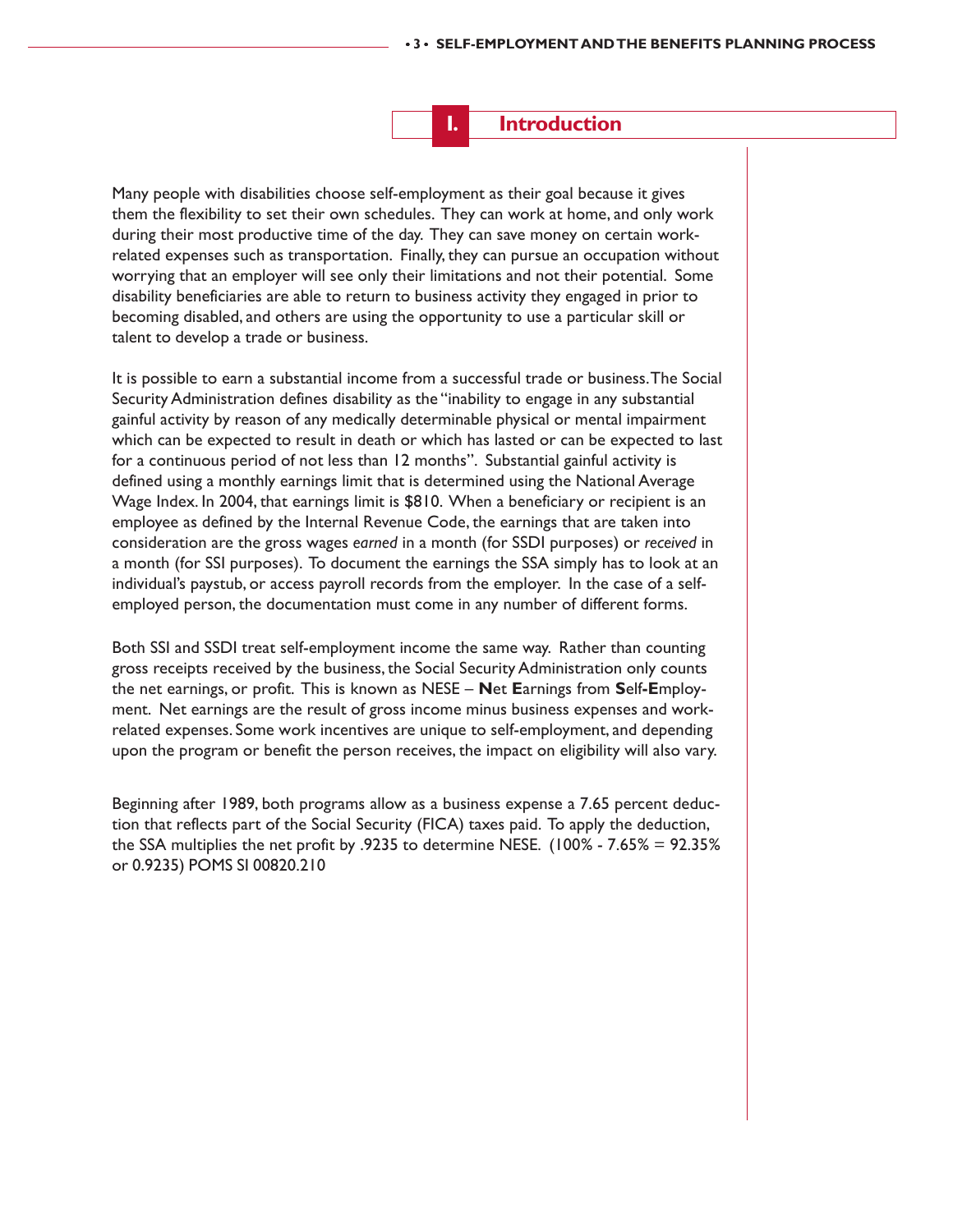## **II. Benefits Planning for the Self-Employed Beneficiary**

It is important for the benefit specialist to know that self-employment is the goal prior to conducting an analysis of earned income on disability benefits such as Supplemental Security Income (SSI) or Social Security Disability Insurance (SSDI). Having a beneficiary or recipient with a self-employment goal means the benefits analysis will be more complicated, particularly if the individual is receiving both Title XVI and Title II benefits. The Program Operations Manual System, Social Security Act and Code of Federal Regulations are important resources to assist you.<sup>1</sup>

Benefits planners should be careful not to advise beneficiaries and recipients on business development or taxes. Instead, recommend that the individual seek help from a tax advisor or business consultant for assistance with writing a business plan or to learn about allowable business expenses. Refer them to, "Tax Deductions for Small Businesses".<sup>2</sup> For information about self-employment and people with disabilities, a good reference is "Making Self-Employment Work for People with Disabilities."3

#### **Is it Self-employment?**

The Social Security Administration must determine whether a beneficiary is engaging in self-employment activity. Generally, if the individual reports self-employment income on their Federal income tax return, the SSA will not question the existence of a trade or business. If there is a question, the POMS provide field office personnel with guidelines in RS 01802.002 – "Factors Indicating the Existence of a Trade or Business," and RS 01802.010 - "Development of Questionable Trade or Business." The general policy is that a beneficiary is engaging in a trade or business if 1) they demonstrate "good faith intention of making a profit or producing income, 2) they engage in the activity on a regular basis, and 3) they present themselves to others as "being engaged in the selling of goods or services." If an individual derives his/her income from a trade or business, that is significant. The length of time the beneficiary engages in the business is important, keeping in mind that certain activities are seasonal, e.g. landscaping. It should be noted by the benefit specialist that illegal activity may, according to the SSA, constitute a trade or business. If they are deriving an income from the activity, albeit illegal, they are required to report their income to the IRS and pay self-employment taxes.

If the activity does not provide them with enough income to earn a living it may be considered by the Internal Revenue Service as a hobby. There is a limit to the deductions if there is not intent to make a profit through the business or investment activity.

The Social Security Act references the Internal Revenue Code to define key terms associated with self-employment such as "trade or business," "taxable year," and "partnership or partner." Ultimately, however, the SSA makes the final decision as to whether or not activity is employment or self-employment for SGA determinations and SSI payment calculations.

An individual may have more than one trade or business, or they may have a business on the side while working for an employer.

<sup>1</sup> The Program Operations Manual System (POMS) Sections RS 015, DI 105 and SI 00820.200 – SI 00820.230; the Social Security Act Section, Title II-Federal Old-Age, Survivors, and Disability Insurance Benefits, Sec. 211 and Title XVI-Supplemental Security Income for the Aged, Blind and Disabled, Sec. 1612; the Code of Federal Regulations. Title 20, Chapter III, Part 404- Federal old-age, survivors and disability insurance, Subpart K, Sec. 404.1065 through 404.1096, and Part 416 – Supplemental Security Income for the Aged, Blind and Disabled, Subpart I – Determining Disability and Blindness, Sec. 416-975.

2 IRS Publication No. 334. <sup>3</sup> Cary Griffin and David Hammis; Paul Brookes, 2003.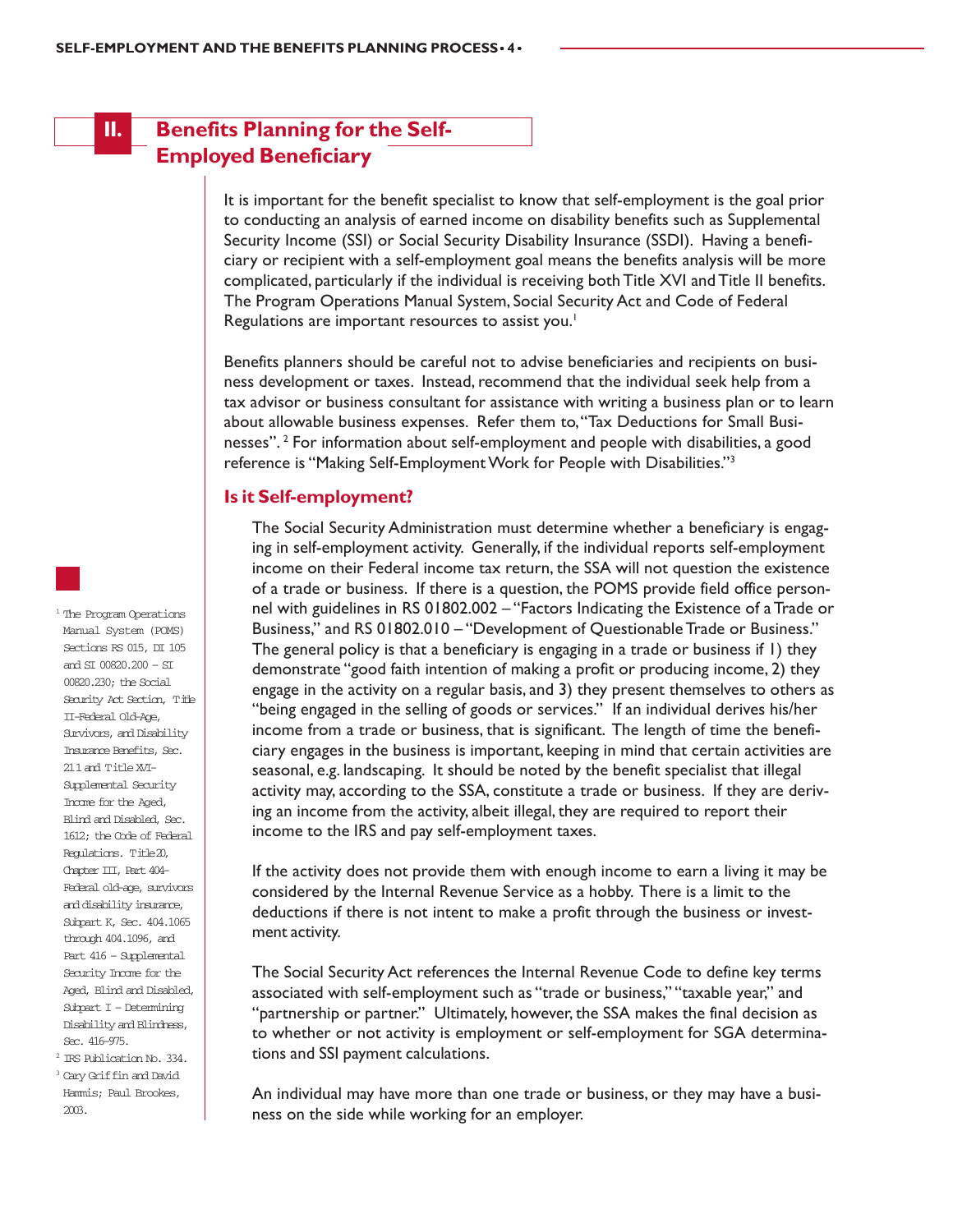## **III. Title II Disability Insurance**

A Title II beneficiary will use a Trial Work month if self-employment activity meets the definition of a "service" month: net earnings for the activity equals or exceeds the current year's Trial Work Period limit (e.g. \$580 in 2004), or, the beneficiary reports spending at least 80 hours engaged in the trade or business during the month. SSA must rely on the individual's own record of time spent. Service hours are defined only by the period of time the beneficiary spends providing a service to a client or producing a product. The time spent during the "startup" period is not included in the Trial Work Period: planning, purchasing or leasing space, equipment, applying for licenses or permits, etc.

To determine the net profit for a particular month, the SSA will compare the business records, such as profit and loss statements, with the individual's income tax return. Generally, the SSA will look at each month individually, however it may be necessary to average the earnings over a period of work if it is not possible to establish monthly net earnings.

Once the Trial Work Period has been completed, the SSA will review the self-employment activity to determine if the work meets the criteria established for Substantial Gainful Activity. There are three tests that can be applied during the review.<sup>4</sup>

- 1. Is the self employed person performing "significant services" in the trade or business AND is s/he deriving "substantial income" from the trade or business?
- 2. Is the work comparable to an unimpaired individual in the community?
- 3. Is the work clearly worth more than the SGA level?

In the first test, the income is considered substantial when the net earnings from selfemployment, or NESE, is equal to or exceeds the SGA level for the year the work was performed. If the countable, or net, earnings do not average more than the SGA level but the income is comparable to what the beneficiary earned prior to their disability determination, or, the income if comparable to that of a non-disabled individual engaged in the same business, the SSA may find that their income is substantial.

Since only net income is counted when making the SGA determination, the benefit specialist must understand how **N**et **E**arnings from **Self-employment** (NESE) are calculated. First, as with any other business, the individual will report to the Internal Revenue Service only that income left after deducting normal/allowable business expenses. For SSA purposes, however, additional deductions are allowed, including the tax deduction explained earlier, as well as work incentive deductions including:

- Unpaid Help,
- Impairment Related Work Expenses, and
- Unincurred Business Expenses.

4 Section 404.1575, C.F.R.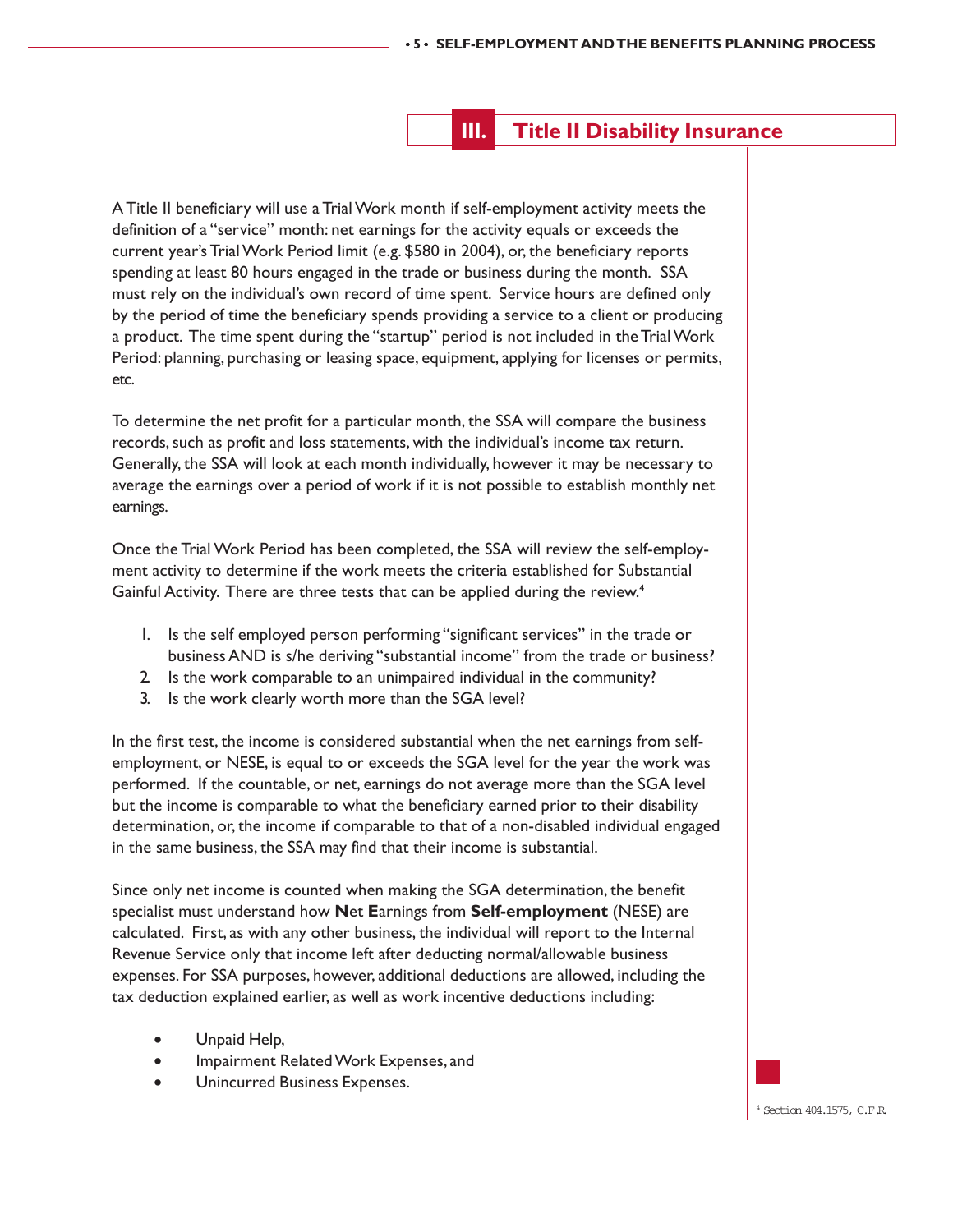**Unpaid Help** is that which is provided by family members, friends, or others who work without pay. The SSA determines the value of the unpaid help using the prevailing wage rate in the person's community for similar services. The that end, they will need to know the name of the individual, their relationship to the beneficiary, the reason the unpaid help is needed, a description of the services provided as well as the time spent, and the length of time the arrangement has been in existence.

**Impairment Related Work Expenses**, or IRWE, are necessary because of the impairment and in order for the beneficiary to work. The expense must be paid by the beneficiary and not reimbursable by any source. It must be deducted as an IRWE in the month in which it is paid, however, some large expenses can be prorated over several months. For more information on IRWE, consult the Red Book on Work Incentives or the POMS DI 10520.00.

**Unincurred Business Expenses**, unlike IRWE, is contributed by someone other than the beneficiary. The expense must be one that would be approved by the IRS as a business if the beneficiary, or the business, paid for it. For example, the state Vocational Rehabilitation agency may purchase necessary equipment or pay the initial rent for space if the beneficiary has an approved plan for employment. Both would be considered an approvable business expense by the IRS, but are not incurred by the beneficiary. In some instances, there may be no expense incurred at all. Use of space in a government building is an example of business expense for which there is no exchange of money, but SSA allows it as an unincurred business expense. In-kind use of office space, telephone, office equipment, and perhaps some personnel time (e.g. receptionist) may also be deducted. The method used to determine the value of the expense depends on the type of expense. For example, space and utilities would be valued at the fair market value. If items such as office equipment are involved, SSA will use a method comparable to the depreciation method used for income tax purposes – depreciate the cost of the item over their useful life and deduct the amount of depreciation attributable to the taxable year in question.<sup>5</sup>

Because of the manner in which self-employment income is often received, there may be wide fluctuations in gross receipts for the business. Therefore, the SSA will average the countable income by figuring the "total countable income" for a period of work and dividing that figure by the number of months in the period. If there are distinct periods during which the individual's net income is higher, the SSA may only use the months in that period to figure the average countable income. For this reason, a self employed beneficiary may be found to be engaged in SGA even though his/her average *annual* is below the SGA level for that year. For example:

Joe, an SSDI beneficiary, owns a bicycle sales and repair shop. During the winter months business is slow, but beginning in April his sales and repair work increases significantly. The SSA can average his income during the distinct periods and may find that he is engaging in SGA from April through September.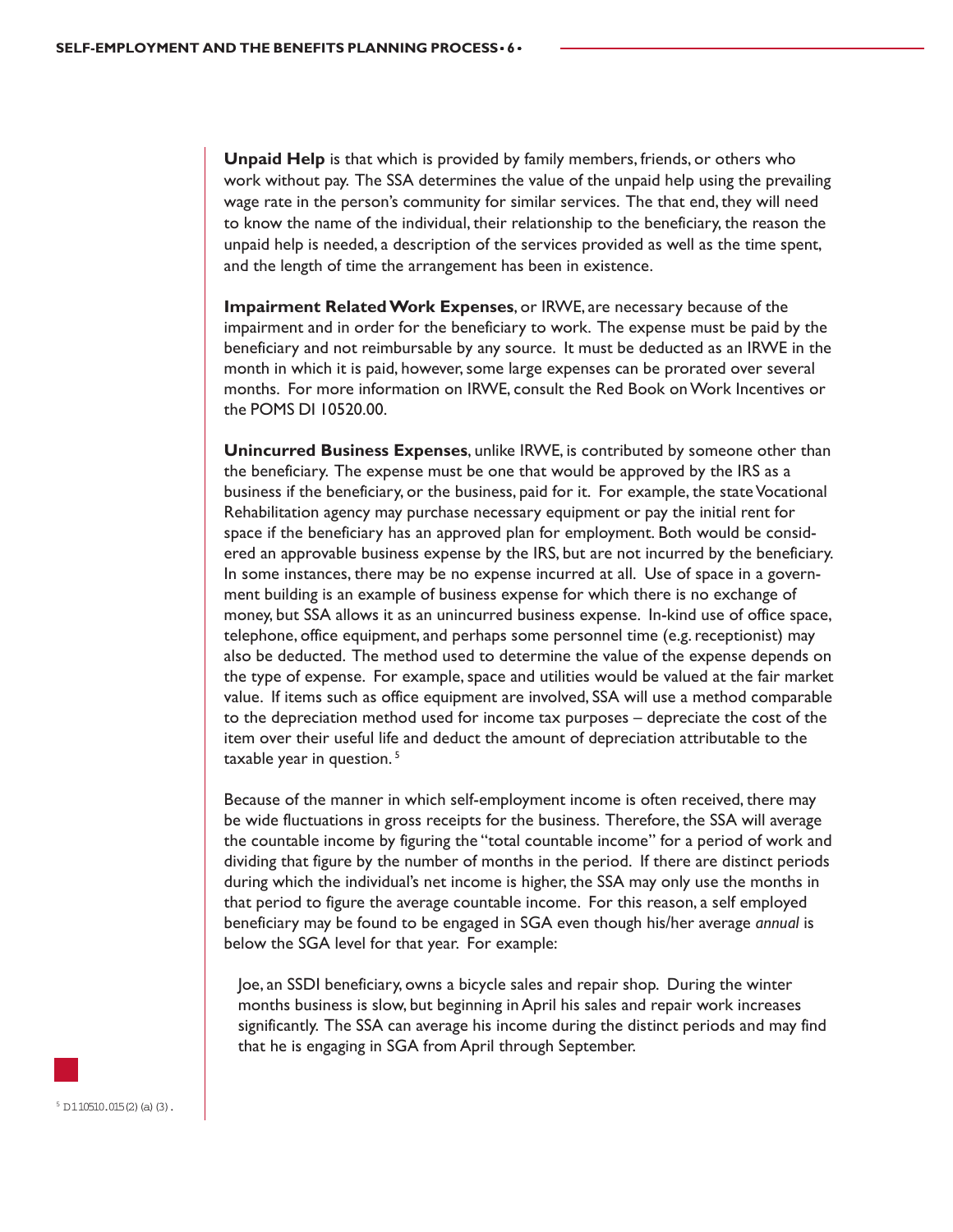On the other hand, the self-employment income is averaged over the entire period of work even if the beneficiary doesn't receive payment in each month of work, e.g. a farmer works his crop from March  $1<sup>st</sup>$  until September 30<sup>th</sup> but is only paid after the crop is harvested.

Substantial income is not the only measure for test number one. The beneficiary must be performing significant services to the business as well. In a "one-person" business the services are presumed to be significant. But an individual may own a business but pay other people to do the work. In that case, the income would be unearned. If the business involves more than one person, e.g. employees, partners, assistants, the SSA would consider the beneficiary contributing substantially to the operation of the business if s/he 1) spends more than forty-five hours per month managing the business and it's employees, or 2) contributes more than one-half the time required to manage the business.

Two additional factors may be considered in determining if the income is substantial:

- 1) If the beneficiary was self-employed prior to becoming disabled and it was his/her sole means of livelihood, the SSA may compare the income derived from the business in the past with the current net earnings. If the two are comparable, the person's income will be considered substantial; and
- 2) If the beneficiary's earnings from self-employment are comparable to that of similar businesses in the person's community, the income may be substantial.

In other words, if the person was able to make a living for the business prior to becoming disabled, or, other people in the same community are able to support themselves on similar income, the standard for "substantial income" can be lower than the SGA amount. The local office personnel may use their own knowledge of the community or obtain evidence from the local Chamber of Commerce in making their decision.

The SSA must also consider the nature of the work. POMS<sup>6</sup> guides the local office with the following: "*If the beneficiary's services as a physician, dentist, lawyer, accountant, engineer, scientist, management consultant, writer and other highly skilled occupations are of such a nature and value that they are substantial even if 45 hours or less."*

Tests two and three are applied only if the SSA cannot clearly establish SGA based on significant services and substantial income.

#### **Test Two: Comparability of Work Activity**

If the business is operating at a level comparable to a non-disabled individual in the beneficiary's community engaged in the same or similar business, considering the hours of work involved, skills required, energy output, duties and responsibilities, the beneficiary may be found to be engaging in SGA. If the local office cannot obtain conclusive evidence that the work is comparable using the required factors, the finding must be that the person is NOT engaging in SGA under the comparability test.

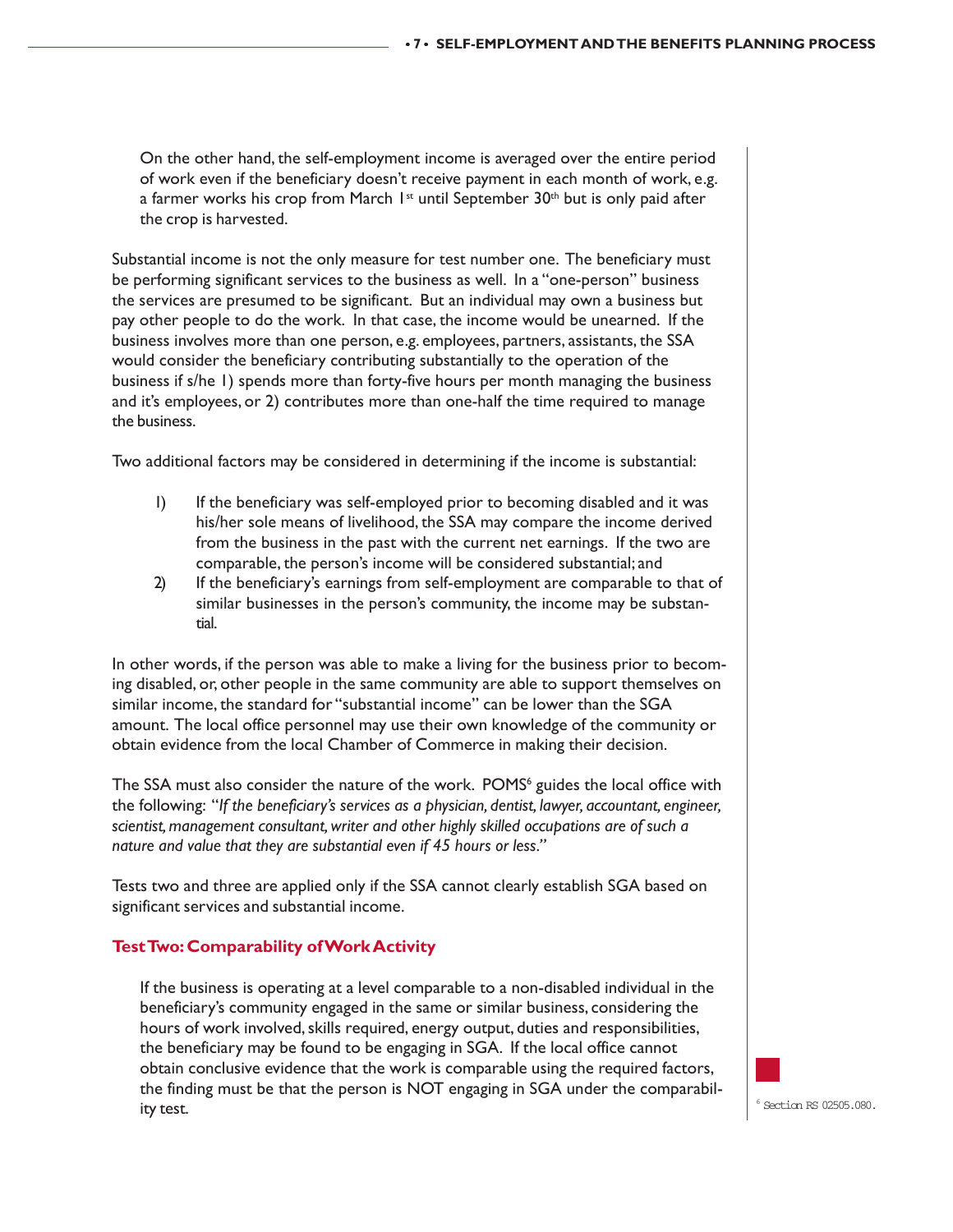It is important that the SSA carefully select the comparison group of non-disabled individuals. They must be engaging in the same type of business and be maintaining a standard of living that is adequate for their community. For this reason, the SSA typically chooses well-established businesses for comparison. They must describe the businesses in detail, conducting an interview with the non-disabled business owner if necessary. To compare the beneficiary's work activity, it is necessary to have adequate description of their business as well, and the local office is directed to obtain this information first-hand through actual participation or observation.

1. Obviously, when local office personnel live and work in the same community as the beneficiary, as in smaller, rural communities for example, it is more likely that they will have the information required to do a fair comparison.

#### **Test Three: Worth of Work Activity**

If SGA cannot be established using the comparability of work test, the third test may be applied. POMS<sup>7</sup> provides the following guideline for SSA personnel: selfemployment activity is considered substantial if it is "reasonably worth over the [SGA] amount…when considered in terms of its effect on business or when compared to the salary an owner would pay to an employee for such duties in that business setting." For example, if a beneficiary is involved in self-employment activity in which, in a normal employer-employee arrangement, the earnings would be above the SGA level but the individual is accepting payment at a lower level, SSA may find that the person is engaged in SGA.

For those individuals who are statutorily blind, the SGA level for the blind is used to determine if income is substantial. As of 1978, self-employment activity of blind beneficiaries is evaluated only in terms of SGA. *Tests two and three, comparability and worth of work, are never applied to blind individuals.*

Because many new businesses do not realize net profit in the startup years, many self-employed Title II beneficiaries find that their benefits continue for a period of time even if their business is successful because their net earnings do not exceed the Substantial Gainful Activity level.

## **IV. Title XVI — Supplemental Security Income**

When a Title XVI, or SSI, recipient reports income from self-employment to the Social Security Administration, the field office must first determine whether or not the activity constitutes a trade or business. Some activity may not be considered employment, and will be treated as unearned income.

7 Section 24001.025 D.1.c.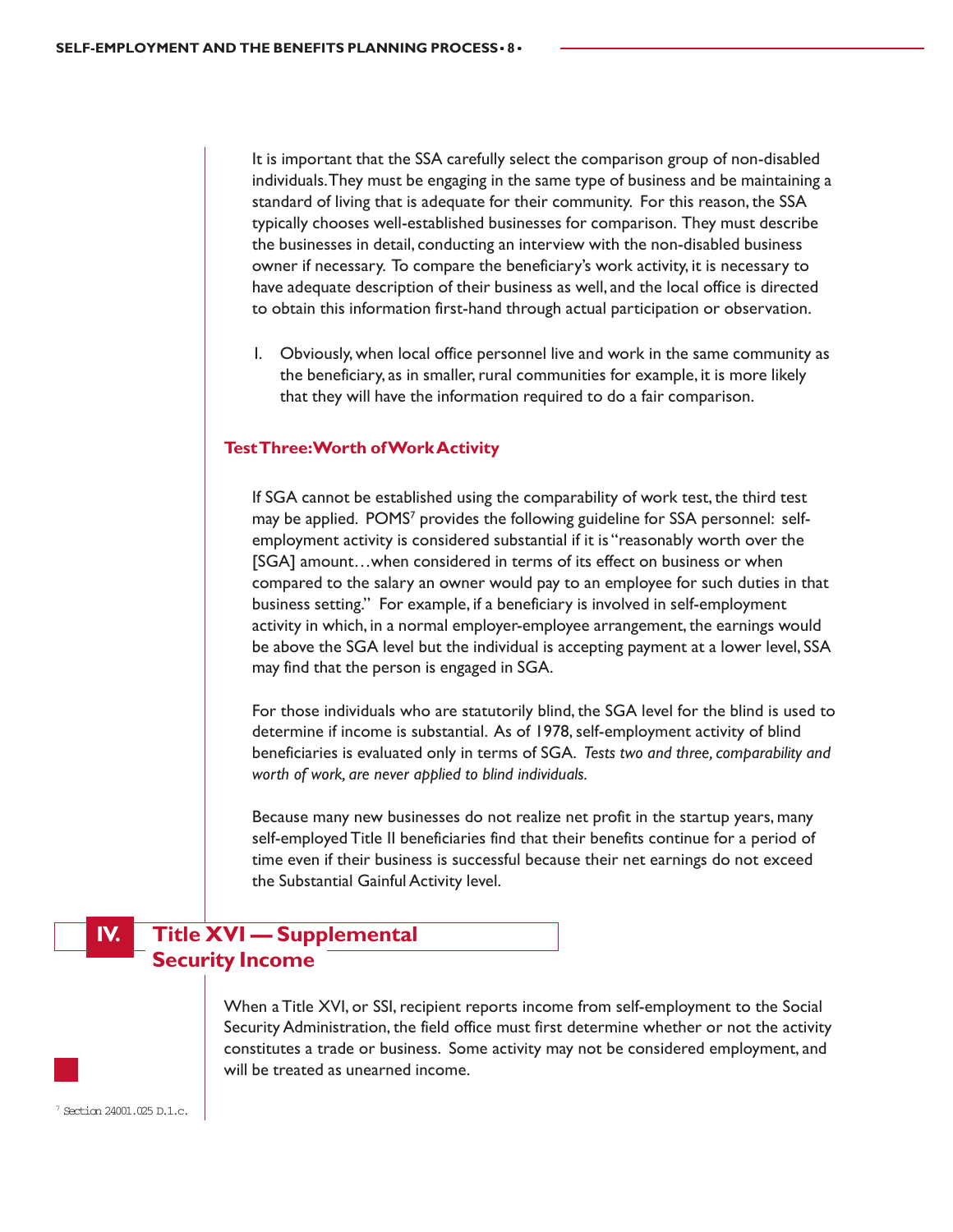The occasional selling of crafts produced by the recipient is an example of activity that would not be considered earned income. As with Title II beneficiaries, the activity must be carried out with the intention of making a profit, be regular and ongoing, meet the factors indicating the existence of a trade or business. $^8\,$  In general, if the income meetings the definition of wages for the Title II annual earnings test even though no FICA taxes are being deducted, it would be considered earned income.

For guidance, the POMS provides several case examples to illustrate the difference between self-employment activity and unearned income: 9

In Example 1, an SSI recipient reports that she is babysitting for her grandchild. She receives \$20 per week from her daughter. She does not babysit for anyone else. The SSA office determines that the activity is not self-employment, but instead is unearned income for the purpose of calculating the SSI payment. In a similar case, however, an SSI recipient indicates that she babysits for several neighbors and friends, a service she has been providing for a number of years. Although she does not advertise her service, is not licensed as a day care, and pays no taxes, this activity meets the criteria of a trade or business and the local office determines that she is self employed.

Example 2 describes a common situation in which an SSI recipient reports that he earns extra money to help with food or rent by collecting aluminum cans off the street and redeems them at a recycling center for cash. Because he is known to do this, sometimes members of his community contact him to pick up their cans. He does not file income tax returns but makes about \$200 a month from the activity. This is viewed by the SSA as an ongoing, regular activity that was established with the intent of producing income. He is determined to be self employed. Another frequently seen example is the man who occasionally mows lawn for his neighbors to earn extra money for a one-time expense such as car repair. Because it is not regular and ongoing activity and there is not intent to make a profit, this is considered unearned income in the month in which it is received.

In some self-employment activities, payment is in the form of food, clothing, shelter, or other items such as a car received in lieu of cash. There must be evidence that these were in-kind payments provided in the course of the recipient's trade or business. If not, then they are considered unearned income. In-kind income is valued at its current market value.<sup>10</sup>

Once it is established that the SSI recipient is engaging in self-employment, the SSA will determine the **N**et **E**arnings from **Self-employment**, or NESE, for the purpose of determining continued eligibility and calculating the SSI payment.



- RS 01802.002 Factors Indicating the Existence of a Trade or Business. 9
- $^{\circ}\,$  SI 00820.200 Net Earnings from Self-Employment (NESE).  $^{\text{\tiny{10}}}$  SI 00835.020.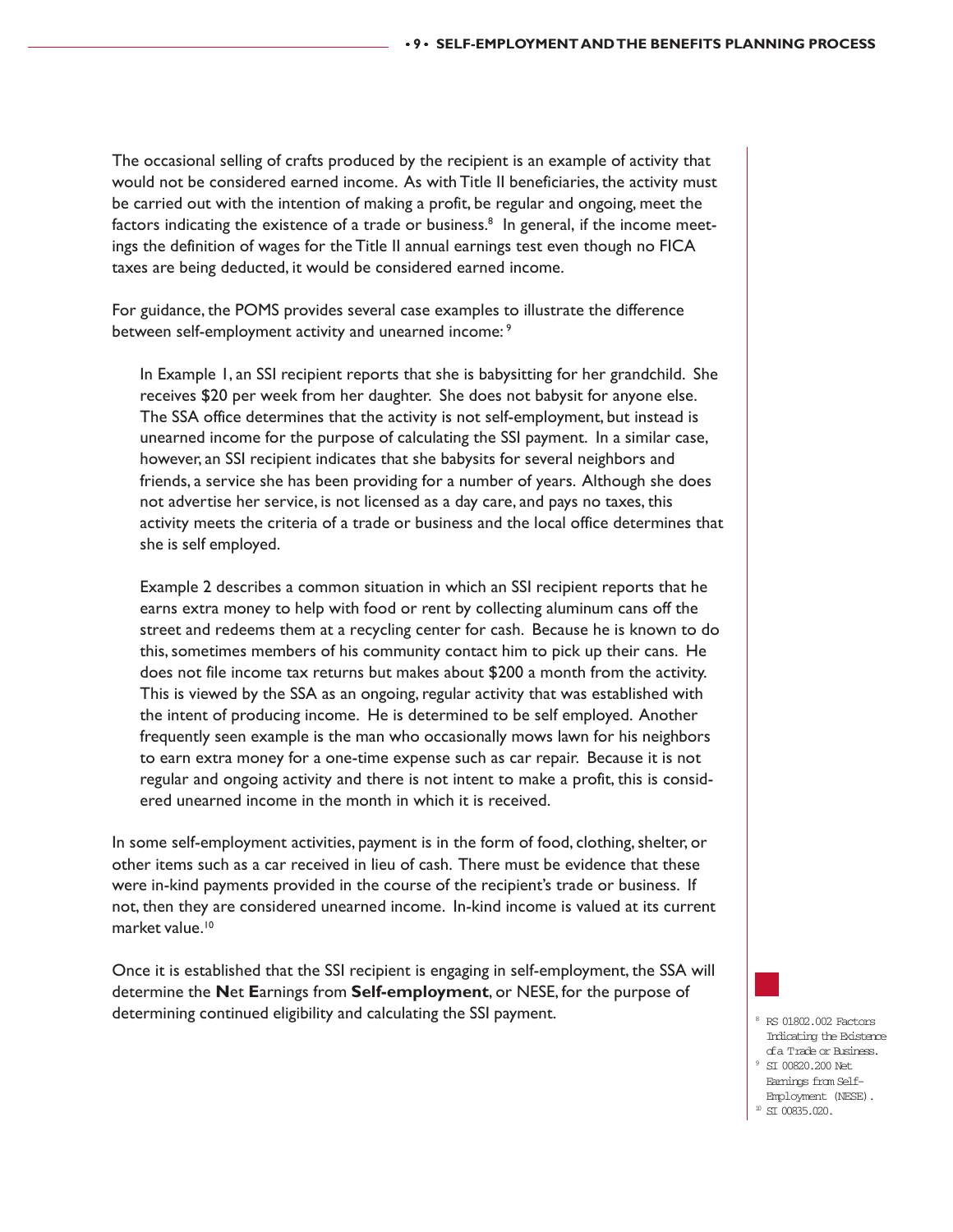To reiterate, NESE is the gross income from a trade or business minus allowable deductions. NESE is determined on a taxable year basis, so that annual net earnings are divided equally among the months in the taxable year to get the monthly NESE. This figure is used to calculate the payment. The entire taxable year is used even if the business is seasonal, starts during the year, and ends before the year is over. The only time less than 12 months may be a taxable year is the basis for reporting income changes, for example from a fiscal to a calendar year, or, the taxpayer dies. The taxable year is not ended if the recipient goes out of business before the year ends.

#### **Verifying Net Earnings**

The Social Security Administration uses a variety of evidence to verify earnings from self-employment. In order of priority, they will review the following:

- The Detailed Earnings Query (DEQY) a report generated by the SSA computer that lists covered and non-covered earnings, employer names and addresses, and pension data for each year requested
- Federal Income Tax Return Schedule SE, which shows the net earnings and any net loss; Schedule C which indicates net profit or loss; Schedule C-EZ for net profit; or, Schedule F for net profit or loss;
- Business Records kept by the individual detailing accounts receivable and accounts payable. Deductions taken on business records are assumed allowable by the IRS;
- Individual's Signed Allegation if no other evidence is available, the local office may accept a statement by the individual that indicates net earnings.

If an individual has been conducting the same trade or business for several years, and no change is anticipated, the local office may use net earnings from the prior year as an estimate for the current year in order to calculate the SSI payment.

If the individual engaged in the same business ONLY for one year prior, the local office may use a gross-net ratio method to calculate the current year's net profit. Using the individual's tax returns or business records from the previous year, the ratio between net profit and gross receipts for that year is determined. That ratio is applied to the actual gross receipts the individual reports receiving in the current year and is used for the remainder of the year. For example, if John reported a net profit of \$1000 for \$5000 of gross income, his gross-net ratio is 20%. If in July of the current year he reports gross income of \$3000, the projected gross income for the year would be \$6000. The projected net earnings would be \$1200. This method is not used for businesses that are seasonal or have unusually high income at certain times of the year.

If the individual is engaging in a new business, the verification of income received cannot occur until the taxes are filed. In order to calculate the monthly SSI benefit until the taxes are filed, the income is projected or estimated, and adjusted when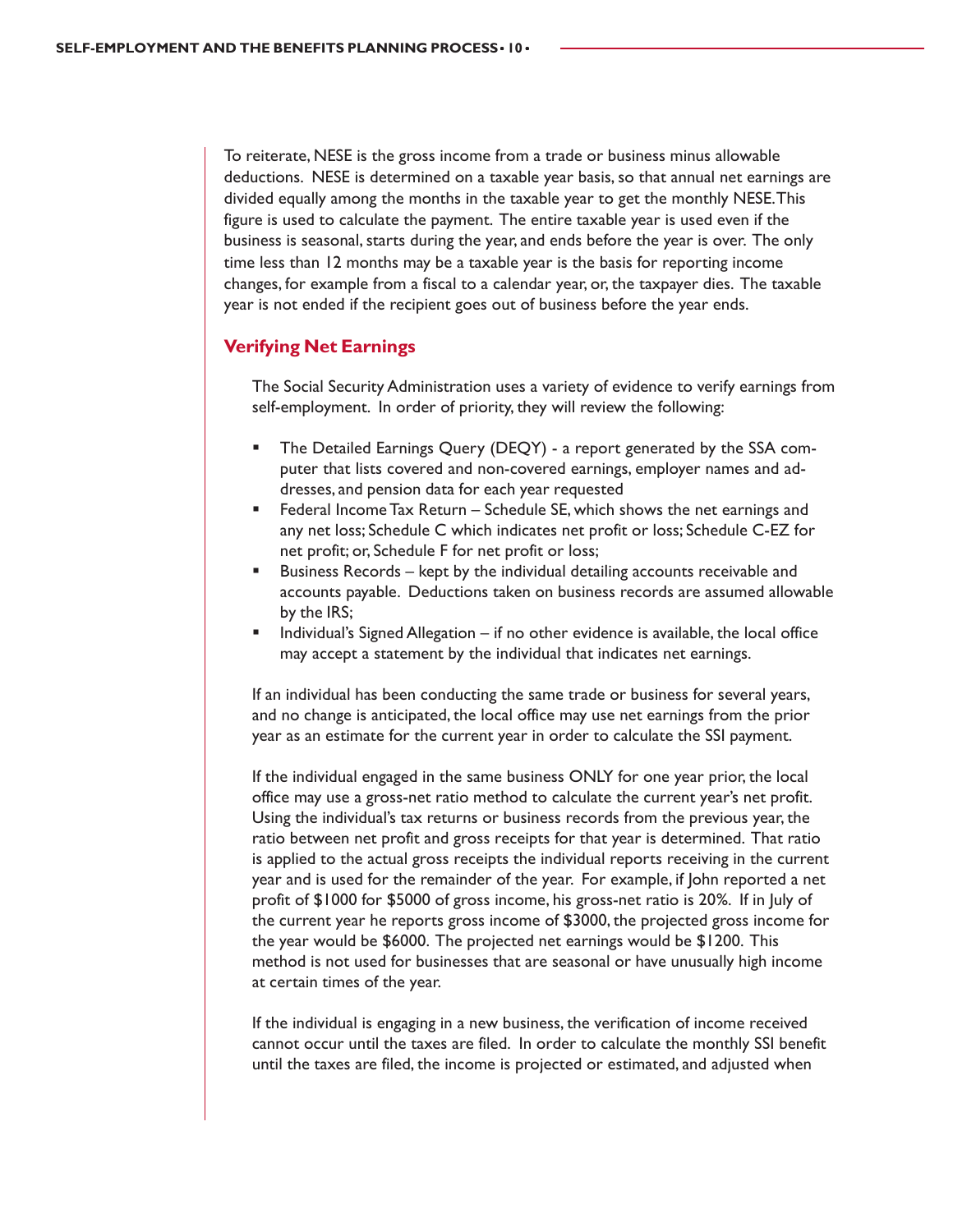the net income is reported to the IRS on the Schedule SE. The field office can use partial year net income from profit and loss statements, which should be kept by the business accountant or bookkeeper, or, if no records are available, get a signed statement from the recipient that indicates the estimated net income. When tax records are available, the field office will adjust the SSI payment up or down, depending on the accuracy of the estimated income.

Any net loss from self-employment is deducted from other earned income, either the recipient's or his/her spouse, when calculating the monthly SSI payment. The net loss must be verified, usually when the individual files the appropriate IRS forms, and is divided evenly over the months in the taxable year. The monthly loss is used to offset the other earned income regardless of whether it's an eligible couple, or an eligible individual with an ineligible spouse. For example:

Mary is an eligible individual who started a small business in her home. Her husband, John, is not eligible for SSI, and is employed outside of the home. In the past, some of John's income has been deemed to Mary, resulting in a decrease in her SSI payment. When Mary files her taxes at the end of the year, she reports a net loss in her business. The Social Security Administration will divide the loss by twelve and deduct that from the deemed income. The result will be an increase in Mary's SSI payment.

Net loss **cannot** be estimated. It must be verified using tax records.

Work Expenses that apply to self-employment for the Title XVI recipient: Once the monthly NESE is determined, the work incentives are applied in the same way they're applied to a person with wages from employment. Just as with gross income received in a month, NESE is reduced by the General Income Exclusion if no unearned income, the Earned Income Exclusion, Blind Work Expenses (BWE) or Impairment Related Work Expenses (IRWE) applicable in a specific month. Net earnings can be set aside in a Plan for Achieving Self Support (PASS).

The same expense cannot be used as a business expense AND a work incentive deduction (BWE, IRWE, or PASS) because it would be used twice to impact the SSI payment. This is particularly important for PASS development, because an expense does not have to be impairment related.

#### **Since only countable income is used in the PASS, the expense would 1) be deducted as a business expense and the resulting countable net income would be used in the PASS, or 2) be deducted from other income (unearned) to get the countable unearned income.**

A PASS cannot be approved for an SSI-only recipient unless there is NESE. For example, Mary, an SSI recipient, is self employed as a tailor. She wants to purchase a vehicle in order to expand her business to include delivery of completed work to her customers. This would result in increased business and decreased dependence on SSI. Mary wants to submit a PASS, but her tax records reveal that she has more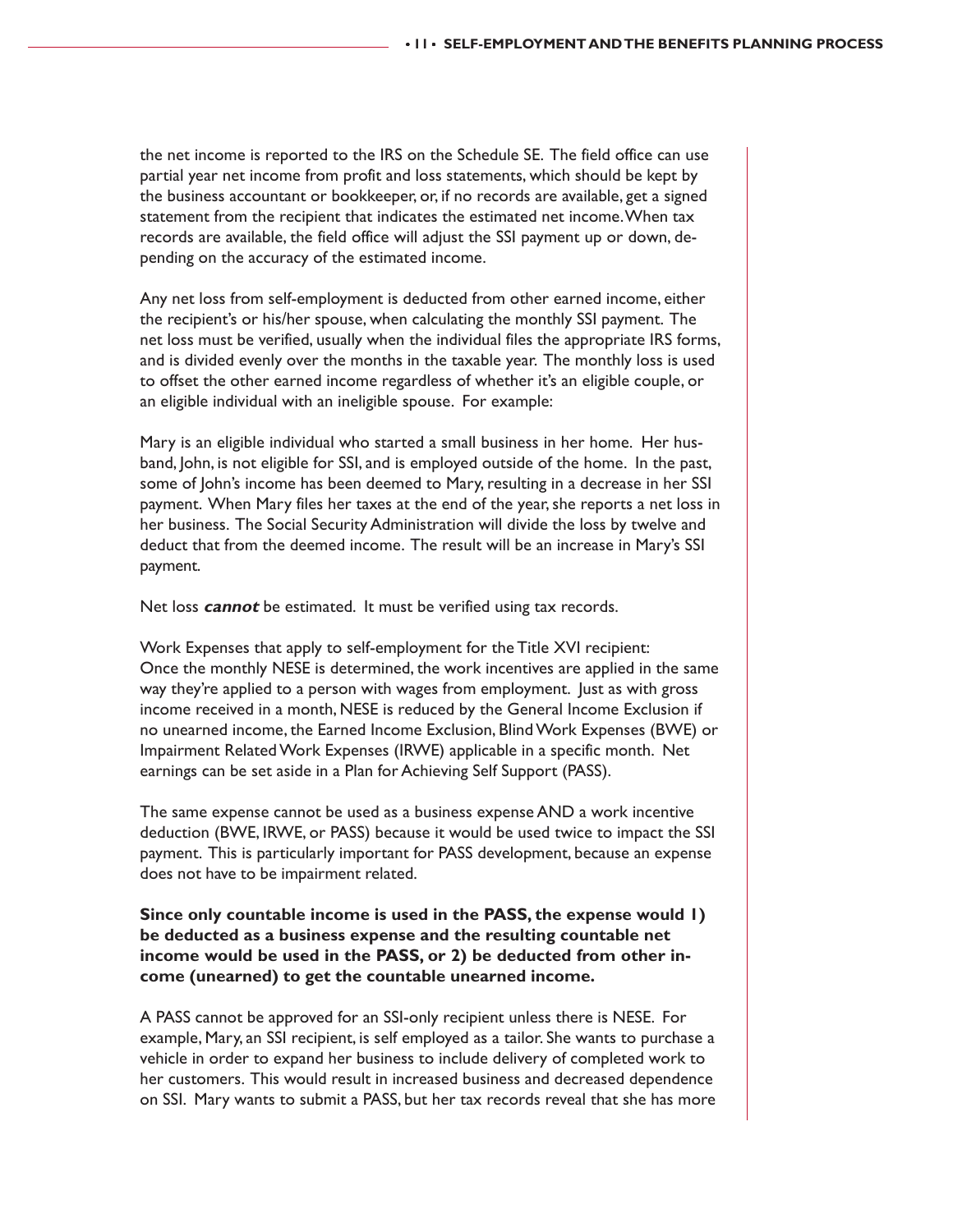expenses than gross income from her business, so there is no net income to put aside in the PASS. Mary will have to wait until she has net profit or get a business loan to pay for the vehicle.

The Social Security Act allows that property that is essential to a recipient's means of self support is excluded from the resource test. This exclusion is called Property Essential for Self Support, or PESS. Non-business property used to produce goods or services essential to daily activities, e.g. land to produce vegetables, is limited to a \$6,000 exclusion. Up to \$6,000 of non-business *income-producing* property, e.g. rental property, is excluded if it produces a 6% net annual return. But property used in a trade or business is excluded regardless of its value or rate of return. SI 01130.500

#### **Types of Self-employment**

There are several types of self-employment that merit further discussion; farm arrangements, realtors, ministers, directors and fiduciaries

#### **Farm Arrangements**

There are unique considerations when working with a farmer who is receiving disability benefits. Two major categories exist: Farm Operators and Farm Landlords. For farm operators, the same rules apply as for other self employed individuals in determining whether substantial services are rendered. Other than crop production and livestock management, some activities that may be considered are: repairing or constructing fences, equipment, buildings and machinery; insecticide spraying, weed control.

There are separate rules for farm landlords. A farm landlord is one who rents farm land to another farmer. The SSA must first determine if the farm landlord is *materially participating* in the production or management of the crops or livestock on the land. In some cases, there is a formal agreement between the landlord and the tenant that clearly delineates participation. Income the landlord receives from the arrangement is included in the net earnings. Other cases are not as clear. The tests for material participation can be found in POMS.<sup>11</sup> A farm landlord can get earnings credits if he/she materially participates in the production of or management of the production of the crops or livestock. If so, they may also be determined providing significant services. If they also receive substantial income, they may be considered at SGA.

Material participation reflects activity performed over the entire crop season, while substantial services relate to services provided in each separate month. Services may be substantial in a month in which there is no income received.

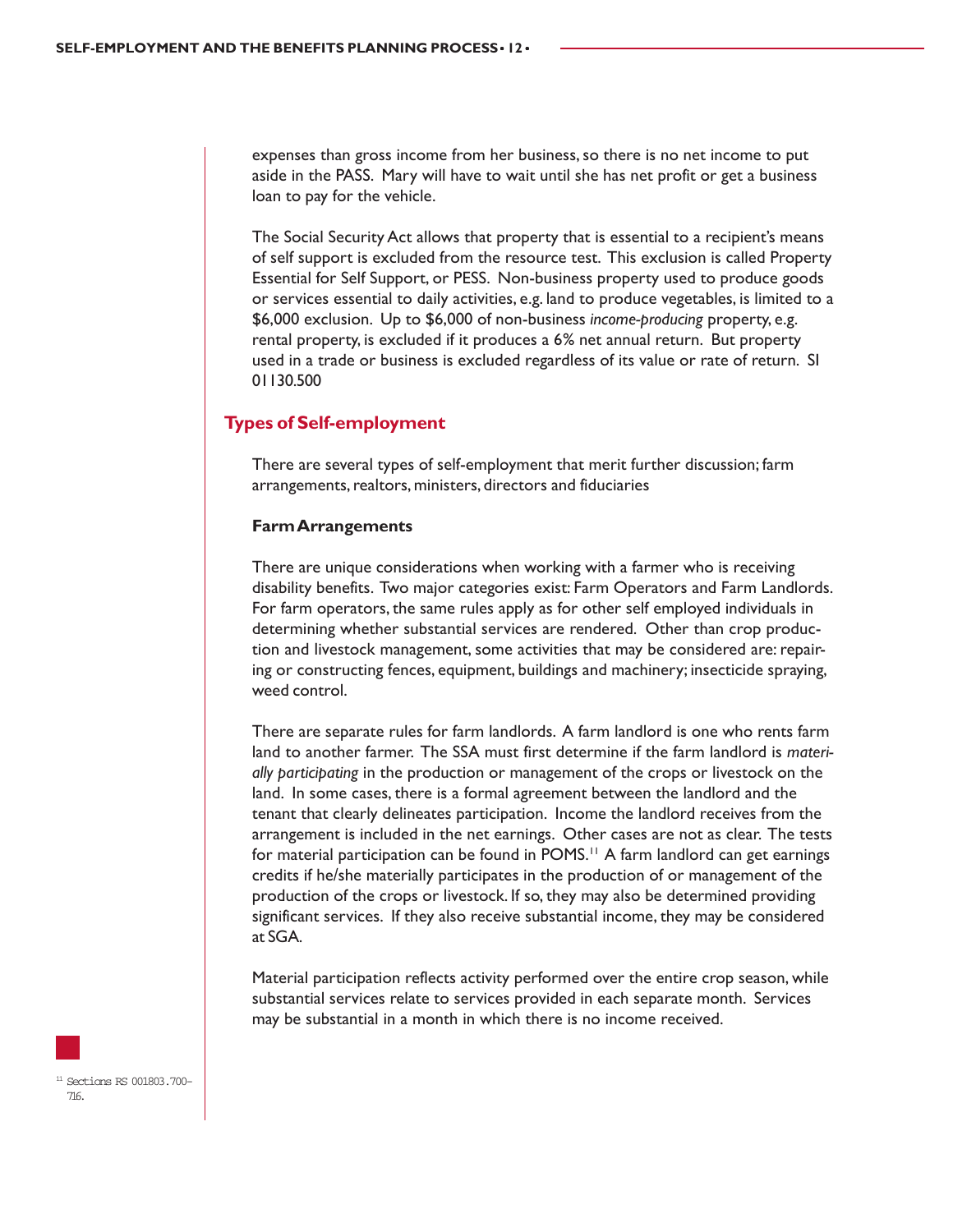There are various Federal agricultural programs in which payments are made to farm operators and materially participating farm landlords. These payments may be in the form of cash, materials, or other services and are included in the net earnings from self-employment.<sup>12</sup>

#### **Life Insurance Salespeople**

Life insurance salespeople typically operate on commission. The income is counted in the year it is actually received.

#### **Rental Income**

Rental income from real estate is not considered earned income UNLESS the individual is engaged in the business of renting property and intends to make a living doing so.

#### **Ministers**

The earnings from services performed by a duly ordained, commissioned, or licensed minister are considered net earnings from self-employment, and all ordinary and necessary expenses incurred in carrying out the duties of his/her ministry are deductible. It is possible for a minister to be exempted from taxation by the IRS, and the minister of a bona fide religious order that requires a vow of poverty and has not filed a certificate of election of Social Security coverage will not have the income received from the order included as earnings.

#### **Directors, Fiduciaries, and Trustees**

Services performed by directors of a corporation generally do not extend beyond attendance at meetings, which are usually held no more than once a month. Therefore, the services of a director are not substantial. In some cases, however, the services may total more than 15 hours a month and the local office would investigate further the possibility of substantial services. Fiduciaries, such as administrators, executors, or trustees of an estate, may be self-employment and the income they receive for the services provided is NESE. One of the following conditions would be evidence that the fiduciary is engaged in a trade or business:

- 1) He/she is an attorney and the service is part of the law practice, or
- 2) There is a trade or business among the assets of the estate, and the fiduciary actively participates in the operation of this trade or business, and the fees of the fiduciary are related to the operation of the trade or business, or;
- 3) An extremely large estate requires extensive time and effort to manage.<sup>13</sup>

RS 01803.210.  $^{\rm B}$  POMS section RS 01802.034.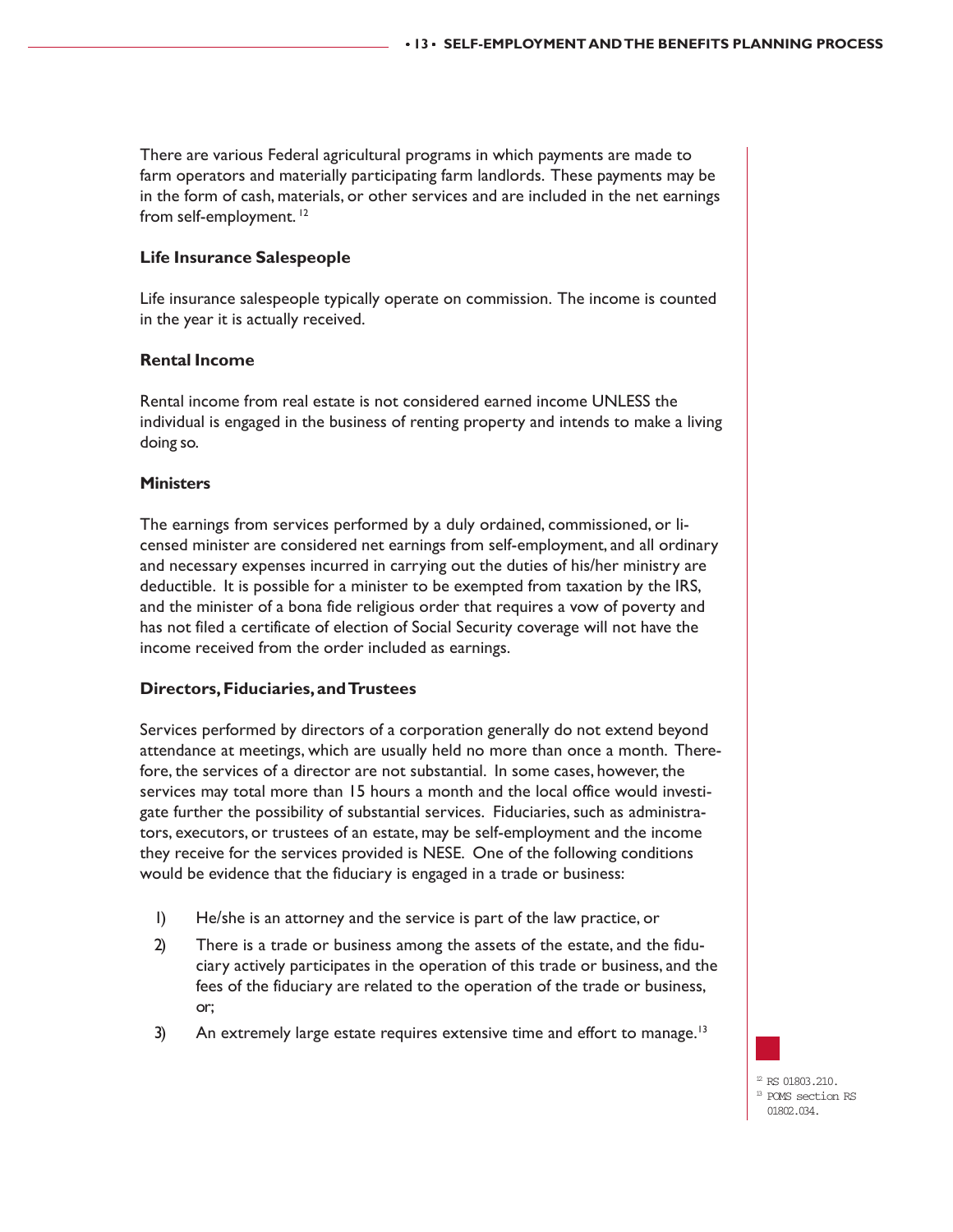#### **Royalties and Honoraria**

Royalties are generally paid to an owner for use of property, copyrighted material (books, music or art) or natural resources (minerals, oil, timber). Royalties are *earned* income when they are received as part of a trade or business or received in connection with any publication of work such as a manuscript, magazine article, or artwork. If one of those conditions cannot be verified, then the local office must treat the royalty income as unearned for purposes of determining eligibility for SSI and calculating the payment.

*Note: Writers and artists typically receive payment for their work after the work is completed, and in some cases the income can be significant. The income is counted in the taxable year in which the services are received, rather than in the year paid.*

An honorarium is a gift, reward or donation given in exchange for services rendered, such as that provided by a guest speaker at a convention. The honorarium may be in the form of lodging or payment of expenses necessary to get to the convention. For SSI purposes, an honorarium of this type is considered earned income.

#### **V. Conclusion**

The primary purpose of this brief is to familiarize the BPAO and PABSS specialists with the rules regarding self-employment and its impact on Social Security benefits. While it will be necessary to consult with the Work Incentives Liaison, the Claims Representative handling the case, or the Area Work Incentives Coordinator, the material in this brief should provide a baseline of information with which to formulate your questions. The real challenge will be to communicate the information to the beneficiary or recipient.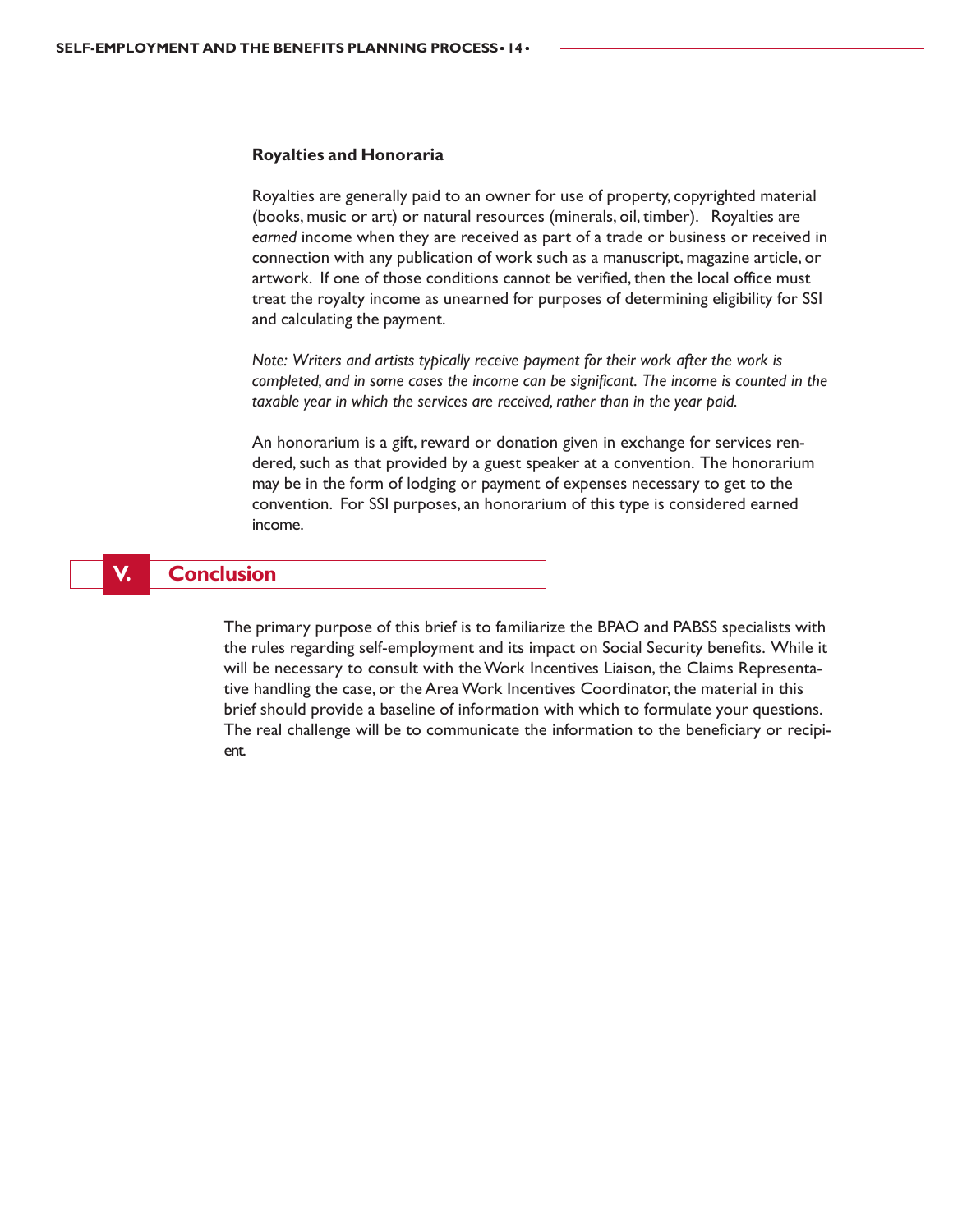## **MY NOTES ON TRANSLATING THIS TO PRACTICE:**

**MY STATE CONTACTS:**